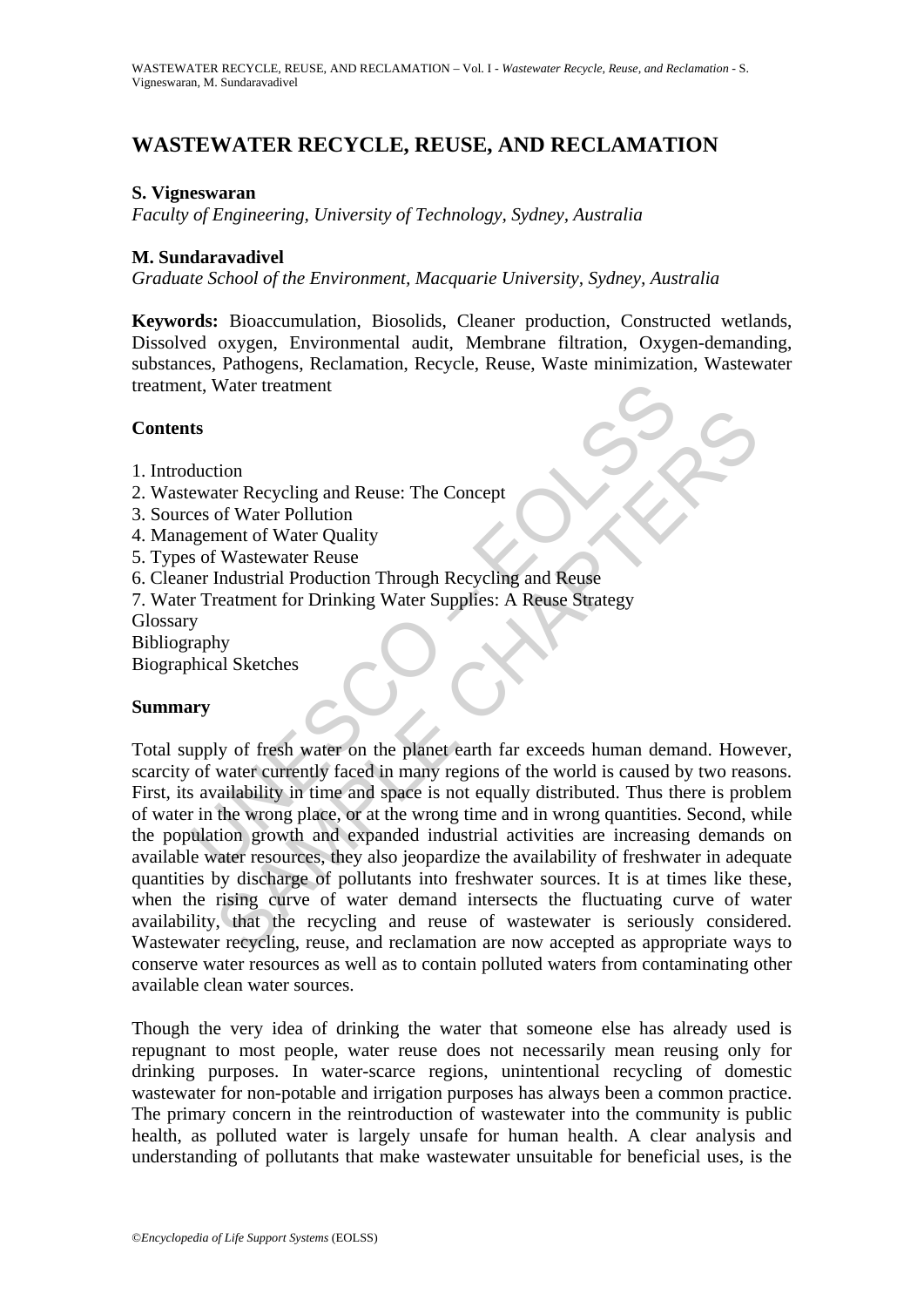first step towards making intentional and planned wastewater reuse. By identifying opportunities for water quality requirements for large-scale water use activities, and assessing the possibilities for replacing such water needs with wastewater that is reclaimed to meet the quality requirements, increasing demands for fresh water can be minimized. Managing the quality and quantity of wastewater through various treatment processes, waste minimization, and cleaner industrial production concepts form parts of the efforts to achieve this end. Water quality management through natural treatment processes such as wetlands, and of quantity through artificial recharge of treated wastewater into groundwater systems are currently gaining in significance. Manufacturing industries contribute substantial organic and toxic pollutant loads to water systems. The emphasis on protecting water systems from these pollutants has substantially shifted from end-of-pipe waste treatment technologies to adopting production technologies that minimize generation of wastes, either through by-product recovery, raw materials change, better housekeeping, or through water conservation and recycling.

Mary sinned non-end-o-pipe waste treatment eclinorization<br>on technologies that minimize generation of wastes, either through<br>p, raw materials change, better housekeeping, or through water content of<br>p, raw materials change The foremost requirement of fresh water is for drinking purposes. There are many needy places in the world where the scarcity of water for drinking purpose is further aggravated by lack of sanitation. Such situations largely occur in rural and scattered (remote) settlements of developing countries. Only non-conventional systems can bring the basic amenities of drinking water and sanitation to these communities. The nonconventional systems mainly include reclamation of water from contaminated sources by adopting simple water treatment technologies, and also preventing future contamination by providing simple on-site sanitation technologies.

# **1. Introduction**

as materials change, better housekeeping, or through water conservation<br>ost requirement of fresh water is for drinking purposes. There are many no<br>the world where the scarcity of water for drinking purpose is fur<br>by lack o Throughout human history, water has been a source of life as well as of death. Water is so common a natural resource that its availability is taken for granted. An adequate quantity of water for meeting basic human needs is a prerequisite for existence, health, and development. As development proceeds, the demand for water will invariably increase. Despite our understanding about the vitality of water for development, and its crucial role in meeting basic human needs, we continued with our extravagant water-use patterns as if the availability of fresh water on the planet is unlimited. Fortunately for the human race, the unsustainable nature of water-use patterns, despite modern technology and feats of engineering, has been dawning upon us for the last decade or so. Water planners in many corners of the world are projecting that within two decades, availability of freshwater sources will fall short of needs. Water is mostly taken from rivers or aquifers. Water that has been withdrawn, used for some purpose, and returned to the environment will be polluted, making it unfit for further beneficial uses. In many countries, a large proportion of such polluted water (i.e. wastewater), is discharged into the environment with little or no treatment. As water demands increase, not only must large quantities of freshwater be made available, but natural water sources are being relied upon to dilute the polluted water discharged, compounding further the limited availability of freshwater. In many parts of the world, there is a widespread scarcity, gradual destruction, and increased pollution of freshwater resources. In the developing world, one person in three lacks safe drinking water and sanitation: the basic requirement for health and dignity. In these nations, an estimated 80 percent of all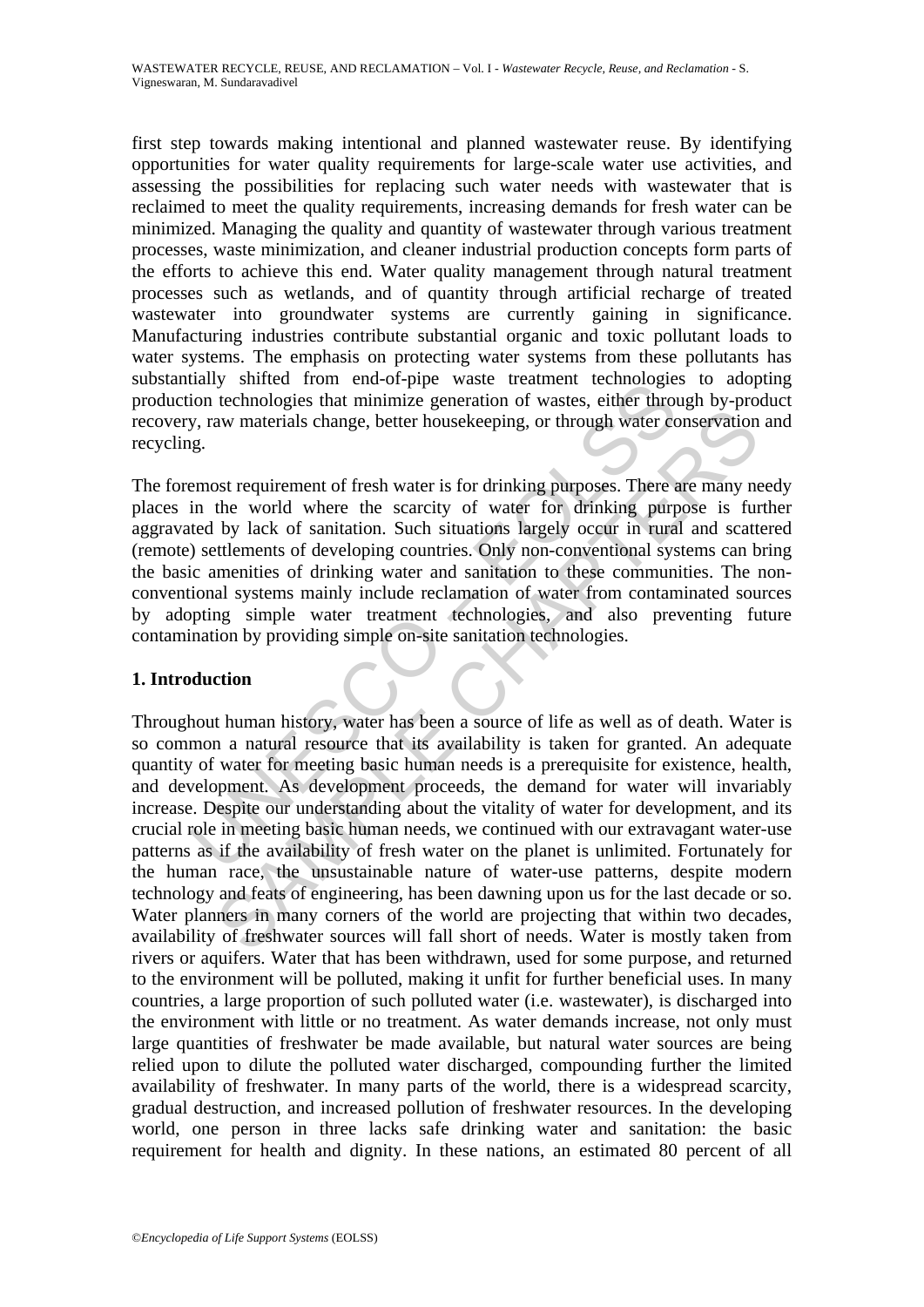diseases and over one-third of deaths are caused by consumption of contaminated water. The causes include inadequately treated wastewater of domestic and industrial origin, loss of natural water catchment areas, deforestation, and poor agricultural practices. Low water quality reduces the availability of water resources for specific uses, in particular, domestic needs.

Historically, water management has focused on building dams, reservoirs, and diversion canals, etc., to make available water wherever needed and in whatever amount desired. The growth of water development projects went unchecked, as availability of water was viewed as a key to economic growth and prosperity. Soaring demands due to rapidly expanding population, industrial expansion, and the need to expand irrigated agriculture, were met by ever larger dams and diversion projects. Future water needs were projected without considering whether available water resources could meet these needs in a sustainable manner. The conventional approach of continuously expanding supplies worked all right only as long as water was abundant. This was, however, not well suited in an era of growing scarcity, damage to the environment, and capital constraints. As a result, aquifer depletion, falling water tables, and diminishing flows, even in perennial rivers, to ecologically damaging levels have become increasingly widespread.

Ever also also also also also considering whether available water resources could meet tho<br>be manner. The conventional approach of continuously expa<br>all right only as long as water was abundant. This was, however,<br>a of gro manner. The conventional approach of continuously expanding sup<br>relationly as long as water was abundant. This was, however, not well st<br>f growing scarcity, damage to the environment, and capital constraints.<br>for depletio In the face of diminishing sources of freshwater, a truly secure and sustainable water future can be realized only by managing the ever-increasing and complex water demands of societies, rather than ceaselessly striving to meet it. Global understanding of the seriousness of an insecure water future, and its possible effects on sustainability of development efforts, has led to the inclusion of the conservation and management of freshwater as one of the major issues of *Agenda 21* adopted by the United Nations Conference on Environment and Development, popularly known as the "Earth Summit," of Rio de Janeiro in 1992. Sustainable development is heavily dependent upon availability of water with suitable quality and in adequate quantities, for a variety of uses ranging from domestic to industrial supplies. Demands on water resources for household, commercial, industrial, and agricultural purposes are increasing greatly. The world population will have grown 1.5 times over the second half of the twenty-first century, but worldwide water usage has been growing at more than three times the population growth.

The need of a growing population in the new century for an increased provision of water is generally assumed, however, the question of where the extra water is to come from has led to a scrutiny of present water use strategies. A second look at these strategies has uncovered wide ranging possibilities for increasing the productivity of water (i.e. increasing the benefits from each liter of water used), which might allow us to increase water availability without resorting to increasing water supply: making rational use of already available water, which if used sensibly could provide enough water for all. This new look invariably points to the recycling and reuse of the wastewater that is being increasingly generated due to rapid growth of population and related developmental activities, including agriculture and industrial productions.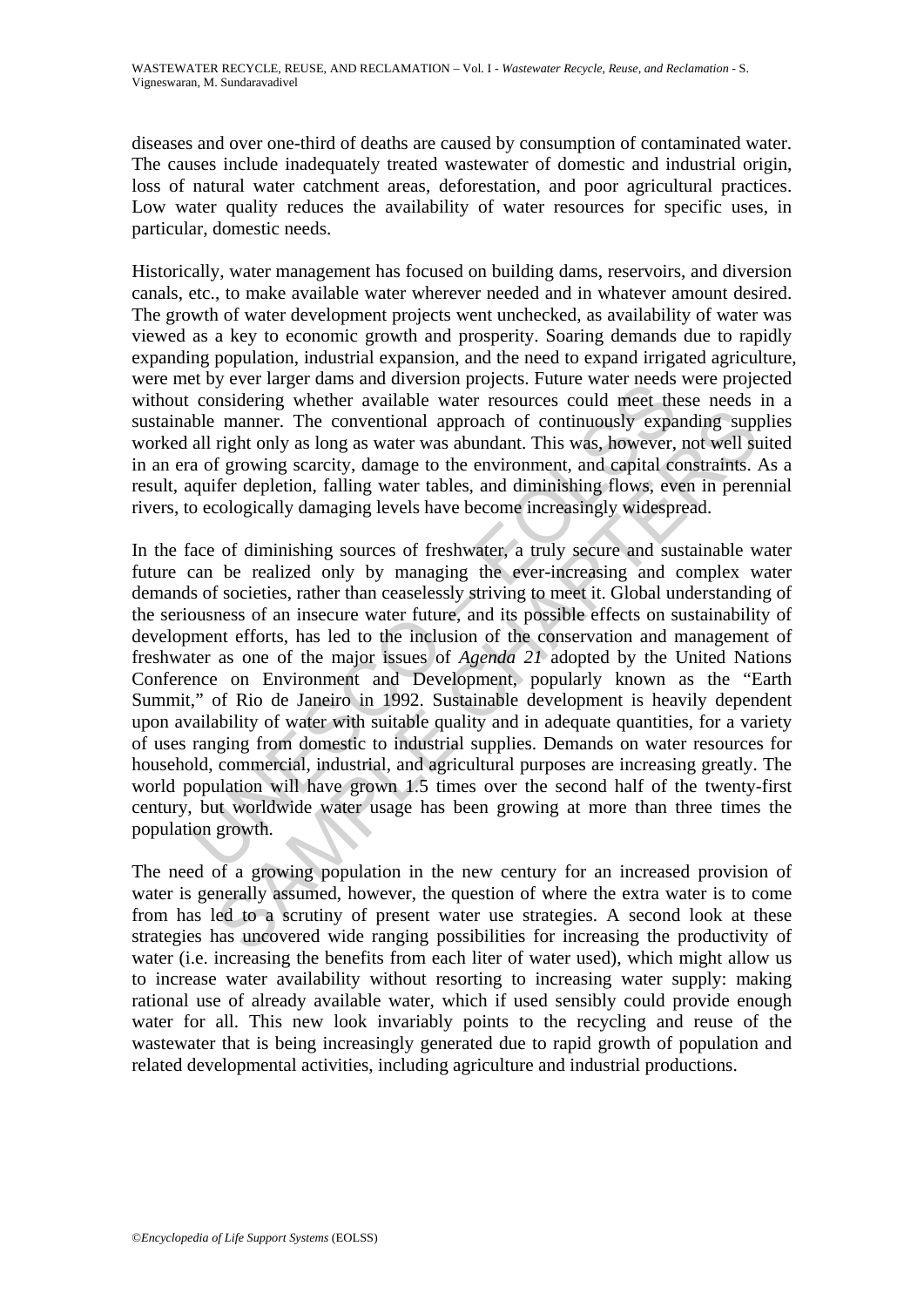# **2. Wastewater Recycling and Reuse: The Concept**

The term wastewater is defined, according to the Food and Agriculture Organization (FAO) of the United Nations, as "the spent or used water of a community or industry that contains dissolved and suspended matter." About 99 percent of most wastewater is water, and only 1 percent is solid waste. Therefore, natural shortage of water can be overcome by reuse of wastewater. Wastewater is a preferable unconventional water source, since the supply is increasing because of population growth. Wastewater needs to be treated before disposal in order to safeguard the environment. Reuse of wastewater will help to maintain environmental quality, and, simultaneously, to relieve the unrelenting pressure on conventional, natural freshwater sources.

sic drinking water need of a person is less than five liters per ef society for various other needs, such as industrial and irrigatio<br>ire water of the same quality as that needed for drinking. Therefore<br>ther generated afte Showing the reaction of the same that the same that the same that the same that the sequented after first use can be used again in the same location (uses a recycling), or collected from one or more utilities that generate The basic drinking water need of a person is less than five liters per day. The water needs of society for various other needs, such as industrial and irrigation purposes, do not require water of the same quality as that needed for drinking. Therefore, much of the wastewater generated after first use can be used again in the same location (usually referred to as recycling), or collected from one or more utilities that generate wastewater for use elsewhere (referred to as reuse). By using water several times, societies can get more production out of each liter, thereby lessening the need to develop new water supplies and hence, conservation of water resources. Furthermore, the recycle and reuse of wastewater results in the containment of polluted waters, preventing their contamination of other freshwater sources, thus increasing the availability of these freshwater sources for more beneficial uses. By taking measures to improve the quality of water resources that have already been rendered useless due to pollution, the source can be reclaimed (called reclamation) to further supplement the availability of freshwater.

Managing water demand through recycle, reuse, and reclamation, therefore, requires a thorough understanding of the sources, types, and effects of water pollution, as well as the water and wastewater treatment practices needed to achieve the water quality requirements of recycle and reuse, and the technological and socio-economic considerations that affect these water demand management practices.

#### **3. Sources of Water Pollution**

Water pollution is caused by pollutants emanating from point sources or non-point sources. Point sources are identified as all dry weather pollutants that enter watercourses through pipes or channels. Point source pollution comes mainly from industrial facilities and municipal wastewater discharges, with or without adequate treatment. Storm drainage, and run-off from irrigation, construction sites, and other land disturbances constitute non-point sources of water pollution. Various types of sources under the point and non-point source category, and the pollution effects caused by them, are presented in Table 1.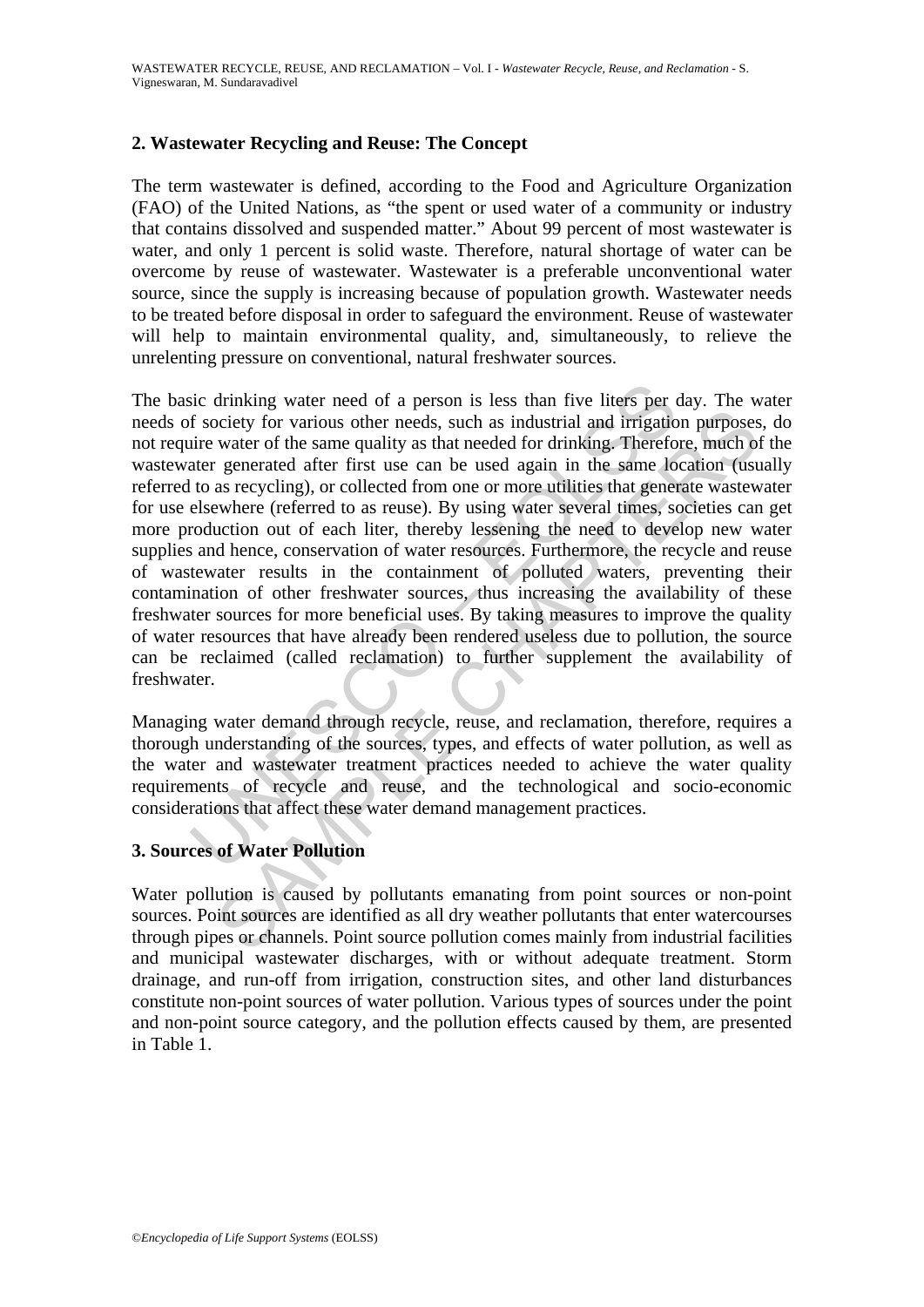| <b>Source</b>                                                                         | <b>Pollution</b>                                                                                  |
|---------------------------------------------------------------------------------------|---------------------------------------------------------------------------------------------------|
| Decaying vegetation                                                                   | Color, depletion of dissolved oxygen (DO), organic<br>trihalomethane (THM) formation              |
| Mine drainage                                                                         | Non-filterable residue; turbidity, metals, and acids                                              |
| Erosion, construction,<br>and land clearing                                           | Non-filterable residue, turbidity                                                                 |
| Animal wastes                                                                         | Nutrients (such as nitrogen and phosphorus),<br>depletion of DO, pathogens                        |
| Fertilizers and<br>pesticides                                                         | Nutrients, toxic chemicals                                                                        |
| Irrigation return water                                                               | Dissolved solids, nutrients, toxic chemicals                                                      |
| Sewage (treated and<br>untreated)                                                     | Depletion of DO, nutrients, pathogens, non-<br>filterable residue                                 |
| Commercial, light<br>industrial areas                                                 | Wide range of pollutants                                                                          |
| Sanitary landfill<br>leachate                                                         | Toxic chemicals, putrescible organics, color, and<br>nutrients                                    |
| Urban stormwater                                                                      | Nutrients, non-filterable residue, turbidity, DO<br>depletion, lead, oil, and grease              |
| Industrial areas                                                                      | pH, metals, non-filterable residue, DO depletion                                                  |
| Thermal power plants                                                                  | Temperature increase of water bodies                                                              |
| Nuclear power stations,<br>uranium mining,<br>medical, and research<br>establishments | Radioactive wastes                                                                                |
| Groundwater                                                                           | Odors, metals (such as iron and manganese),<br>reduced (ammonia) nitrogen and sulfur, temperature |
|                                                                                       | Table 1. Principal sources of water pollution                                                     |

# **3.1. Types of Water Pollutants**

Substances that cause deterioration of water quality by their presence (i.e., pollutants), can be divided into following seven major groups:

- Pathogens that cause water-borne diseases.
- Oxygen-demanding substances that deplete oxygen from water bodies.
- Nutrients that support unwanted plant and microbial growth in water bodies.
- Heat that reduces the oxygen-holding capacity of water.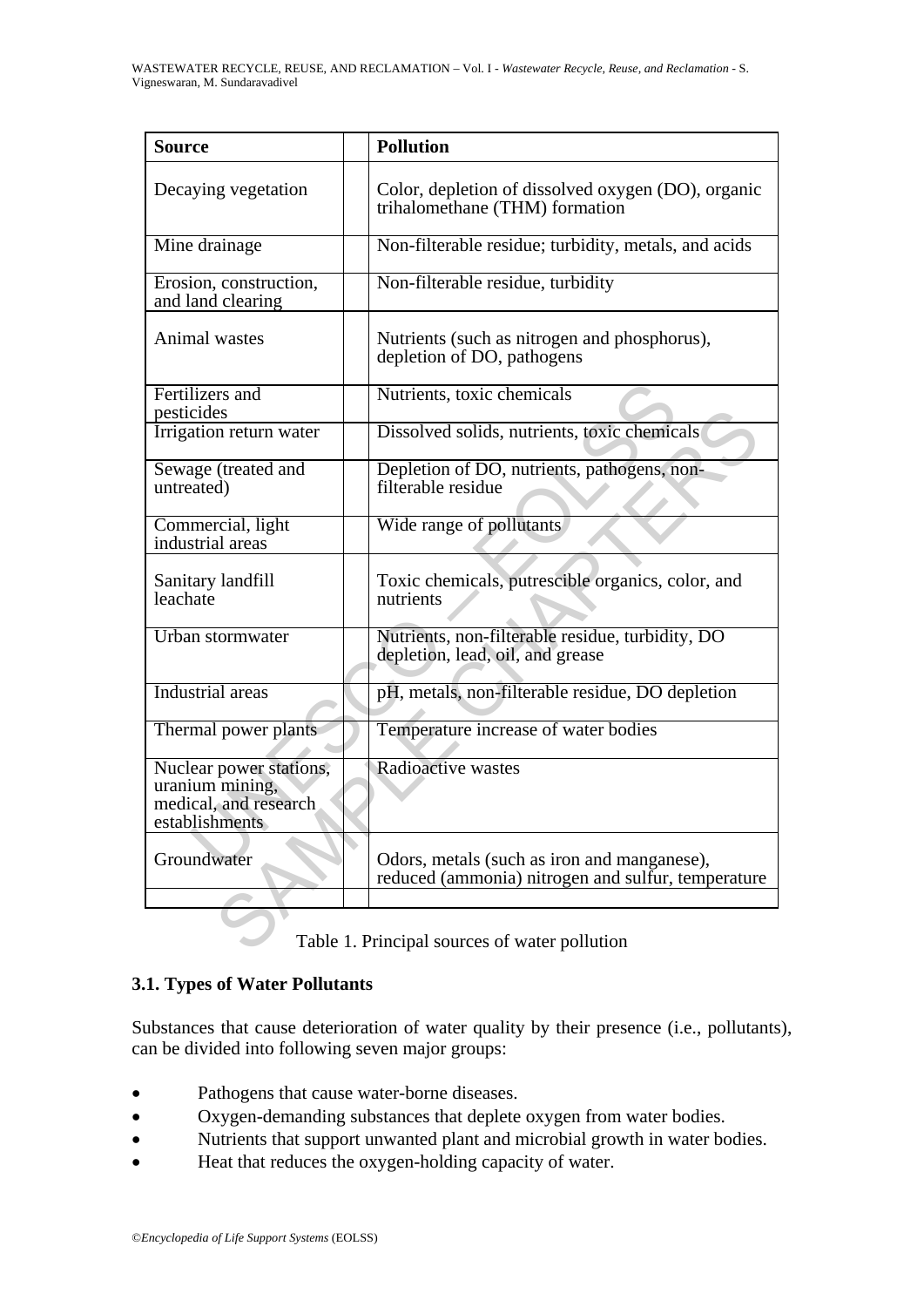- Non-toxic chemicals (such as salts) that reduce the beneficial uses of water.
- Toxic chemical compounds.
- Petroleum compounds (such as oil) that prevent aeration and light penetration into water bodies.

#### **3.1.1. Pathogens**

Pathogens are disease-causing organisms that grow and multiply within the host. The resulting growth of micro-organisms in a host is called an infection. It was not until the late nineteenth century that the role of pathogenic micro-organisms in causing diseases was understood. There are many ways that water contaminated with pathogens can associate with diseases. Most commonly used system of classification to describe and track diseases that involve water for their transmission is presented in Table 2. (For a detailed discussion on pathogenic organisms in polluted waters see also "Public health issues of on-site sanitation systems," EOLSS on-line, 2002).

| <b>Transmission</b> |                                                                                                                      |                                                    |
|---------------------|----------------------------------------------------------------------------------------------------------------------|----------------------------------------------------|
| mechanism           | <b>Description</b>                                                                                                   | <b>Examples of diseases</b>                        |
| Water-borne         | Oral ingestion of water<br>contaminated by pathogens<br>from urine and feces                                         | Cholera, typhoid, bacterial<br>dysentery           |
| Water-washed        | Disease-spread enhanced by<br>scarcity of water, making<br>cleanliness difficult                                     | Trachoma, scabis                                   |
| Water-based         | Water provides the habitat<br>for intermediate host<br>organisms, transmission to<br>humans through water<br>contact | Schistosomiasis,<br>dracunculiosis                 |
| Water-related       | Insect vectors (e.g.,<br>mosquitoes) rely on water for<br>habitat, but human water<br>contact not needed             | Malaria, filariasis, yellow<br>fever, dengue fever |

Table 2. Classification of water-borne diseases caused by pathogenic pollutants

With reference to pollution by pathogens, typical water quality is indicated by the number of fecal coliforms (a type of bacteria) present in water, which is as follows:

- more than 2000: heavy fecal pollution
- between 2000 and 1000: distinct pollution
- between 1000 and 200: moderate pollution
- between 200 and 50: slight pollution
- less than 50: no fecal pollution.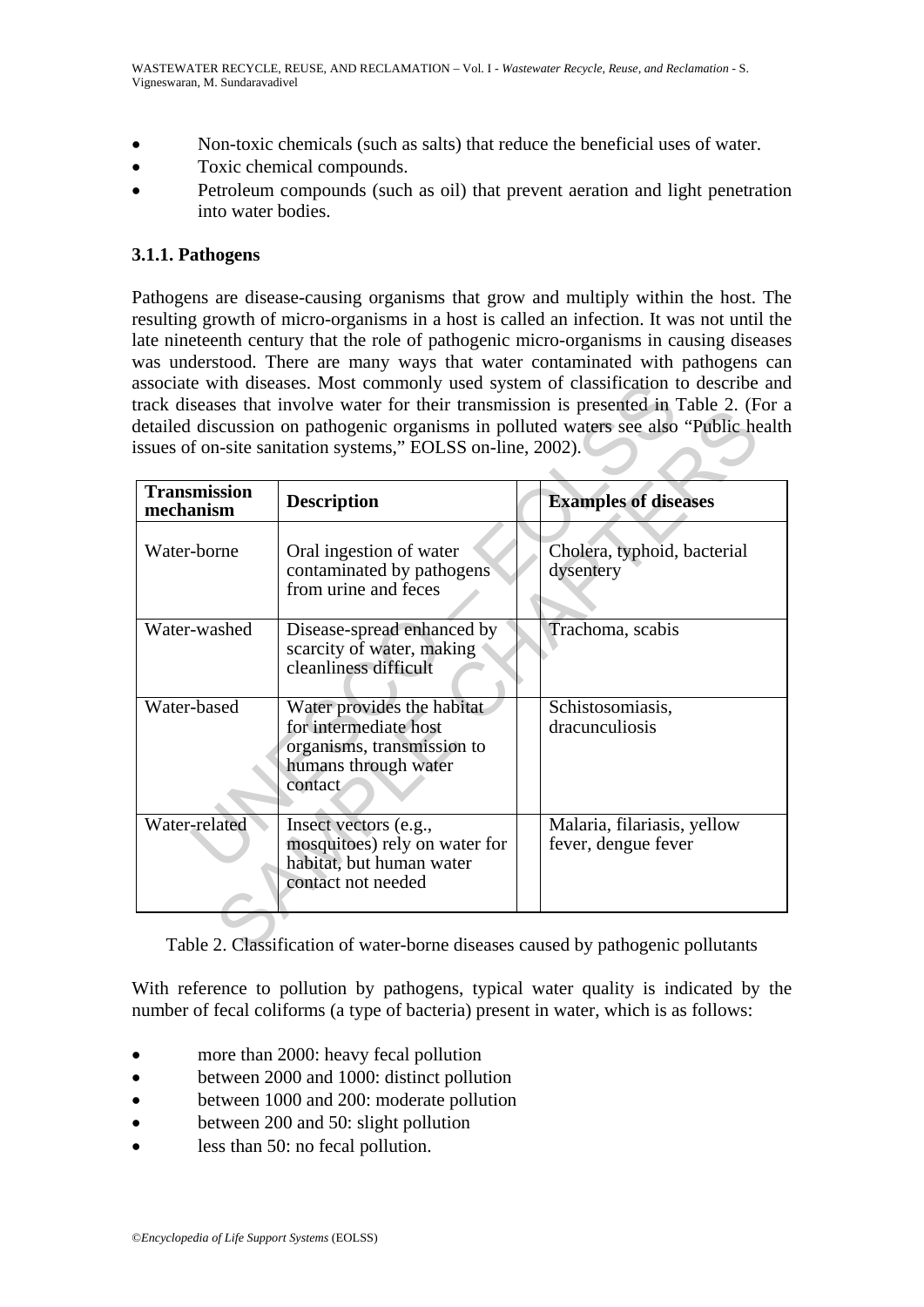#### **3.1.2. Oxygen-Demanding Substances**

The amount of dissolved oxygen (DO) present in water is an important measure of the quality of water, as it is the basic necessity for survival of aquatic plants and animals. The saturated value of DO in water is in the order of 8–15 mg/l, depending on temperature and salinity of water. The minimum recommended amount of DO for healthy fish life is often set at around 5 mg/l. Oxygen-demanding substances decompose in water by microbial actions, during which they utilize the DO present in water. Oxygen-demanding wastes are usually biodegradable organic substances present in municipal and industrial wastewaters. In addition, certain inorganic compounds may also be decomposed, thus contributing to DO depletion in water. Even naturallyoccurring organic compounds such as dead leaves or bird droppings, may also contribute to oxygen-demanding substances.

Oxygen demand is commonly measured as chemical oxygen demand (COD), which is the amount of oxygen needed to chemically oxidize all the oxygen-demanding substances, and biochemical oxygen demand (BOD), which is the amount of oxygen required by micro-organisms to degrade the wastes biologically. BOD has traditionally been the most important measure of the strength of organic pollution of water.

If the compounds such as dead leaves of bind unopportie to oxygen-demanding substances.<br>
In demand is commonly measured as chemical oxygen demand (Count of oxygen needed to chemically oxidize all the oxyges, and biochemica and is commonly measured as chemical oxygen demand (COD), which and is commonly measured as chemically oxidize all the oxygen-demand and and and oiochemical oxygen demand (BOD), which is the amount of oxygen-demand and mor The concentration of DO in water is the commonly used indicator of a river's health. As DO drops below 4 or 5 mg/l, fish and other aquatic life are threatened, and the forms of life that can survive begin to reduce. In extreme cases, when anaerobic conditions set in, higher forms of life, such as fish, are killed or driven off. In addition, as the DO level of water falls, undesirable odors, tastes, and colors are generated that reduce the acceptability of water for domestic supply, and attractiveness for recreational use.

#### **3.1.3. Nutrients**

Nutrients are chemicals, such as nitrogen, phosphorus, carbon, sulfur, calcium, potassium, iron, manganese, boron, and cobalt, which are essential to the growth of living organisms. In terms of water quality, nutrients are considered as pollutants when their concentrations are high enough to allow the excessive growth of aquatic plants and other life forms that reduce the attractiveness of water bodies for drinking water supply, recreational use, and as a habitat for diverse aquatic species.

Excessive concentration of nutrients in water often leads to blooms of algae, which eventually die and decompose in the water body itself. Such decomposition results in depletion of DO, thereby affecting the water body's capacity to sustain normal life forms. This phenomenon is extremely important in the case of lakes and ponds, as recurrence of such blooms will eventually lead to what is referred as "eutrophication" or "death" of these water bodies. Of the nutrients, the concentrations of nitrogen and phosphorus are critical in limiting algal growth. Major sources of nitrogen and phosphorus are agricultural run-off, municipal wastewater, run-off from animal feedlots, chemical fertilizers, and nitrogen deposition from the atmosphere. Table 3 presents the major sources that contribute to the presence of nitrogen and phosphorus in surface water bodies.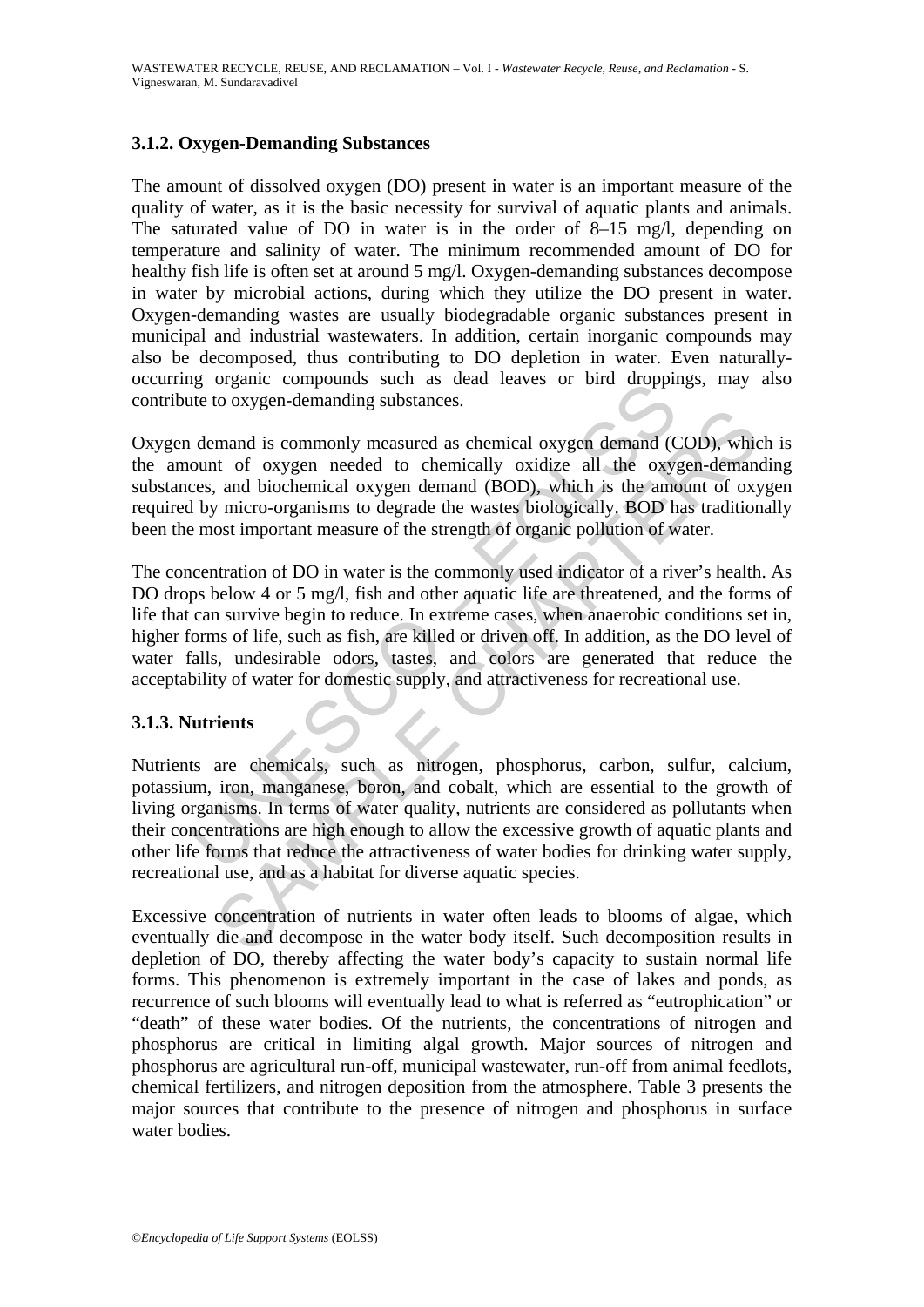| <b>Source</b>       | Contribution $(\% )$ |                   |  |
|---------------------|----------------------|-------------------|--|
|                     | <b>Nitrogen</b>      | <b>Phosphorus</b> |  |
| Sewage              | 31.0                 | 58.0              |  |
| Industries          | 1.8                  | 1.0               |  |
| Agricultural runoff | 10.6                 | 24.6              |  |
| Groundwater         | 42.0                 | 2.5               |  |
| Urban runoff        | 5.5                  | 10.0              |  |
| Rain                | 8.5                  | 1.2               |  |

Table 3. Sources of nitrogen and phosphorus in surface water bodies

#### **3.1.4. Thermal Pollutants**

**hermal Pollutants**<br>
wastewater discharges into water bodies result in a rise in water to<br>
astically alter its ecology. For some species, such as trout an<br>
in temperature is life threatening, although for some other speci **EXERCATE:**<br>
SERVANCE THE SCOODY. For some species, such as trout and salmon,<br>
calculy alter its ecology. For some species, such as trout and salmon,<br>
temperature is life threatening, although for some other species warm Heated wastewater discharges into water bodies result in a rise in water temperature that may drastically alter its ecology. For some species, such as trout and salmon, any increase in temperature is life threatening, although for some other species warm water might be considered beneficial. As water temperature increases, two factors combine to make it more difficult for aquatic life to get sufficient oxygen from water. First, due to the fact that metabolic rates tend to increase with temperature; generally by a factor of two for each 10 °C rise in temperature. This causes an increase in the amount of oxygen required by organisms. Second, supply of DO reduces due to a decrease in the solubility of oxygen in water at higher temperature.

Heat is also an industrial discharge. A large steam-electric power plant requires an enormous amount of cooling water. A typical nuclear power plant, for example, warms about 150,000 m<sup>3</sup>/hour of cooling water by 10 °C as it passes through the plant's condensers.

# **3.1.5. Non-Toxic Chemicals**

Chemicals, such as salts, are naturally accumulated in water, as a stream or run-off passes through soils and rocks on its way to sea. The concentration of these non-toxic salts is an important indicator of the usefulness of water for various application. Drinking water, for example, has a recommended maximum total dissolved solids (TDS) concentration of 500 mg/l. In the case of irrigation water with TDS exceeding 500 mg/l, careful water management to maintain crop yields becomes increasingly important. On irrigated lands, especially in arid regions, salts accumulated due to evapo-transpiration are causing salinity of lands. Salinity problems have major impacts on irrigated lands in Iraq, Pakistan, Mexico, Argentina, Mali, India, and north Africa.

# **3.1.6. Toxic Chemical Compounds**

The toxic chemical compounds that pollute water bodies are, for example, heavy metals, pesticides, organic compounds, etc. Most metals are toxic. The term "heavy metal" is often used to refer to metals with a specific gravity greater than about 4 or 5. In terms of their environmental impacts, the most important heavy metals are mercury (Hg), chromium (Cr), cadmium (Cd), and arsenic (As). They differ from other toxic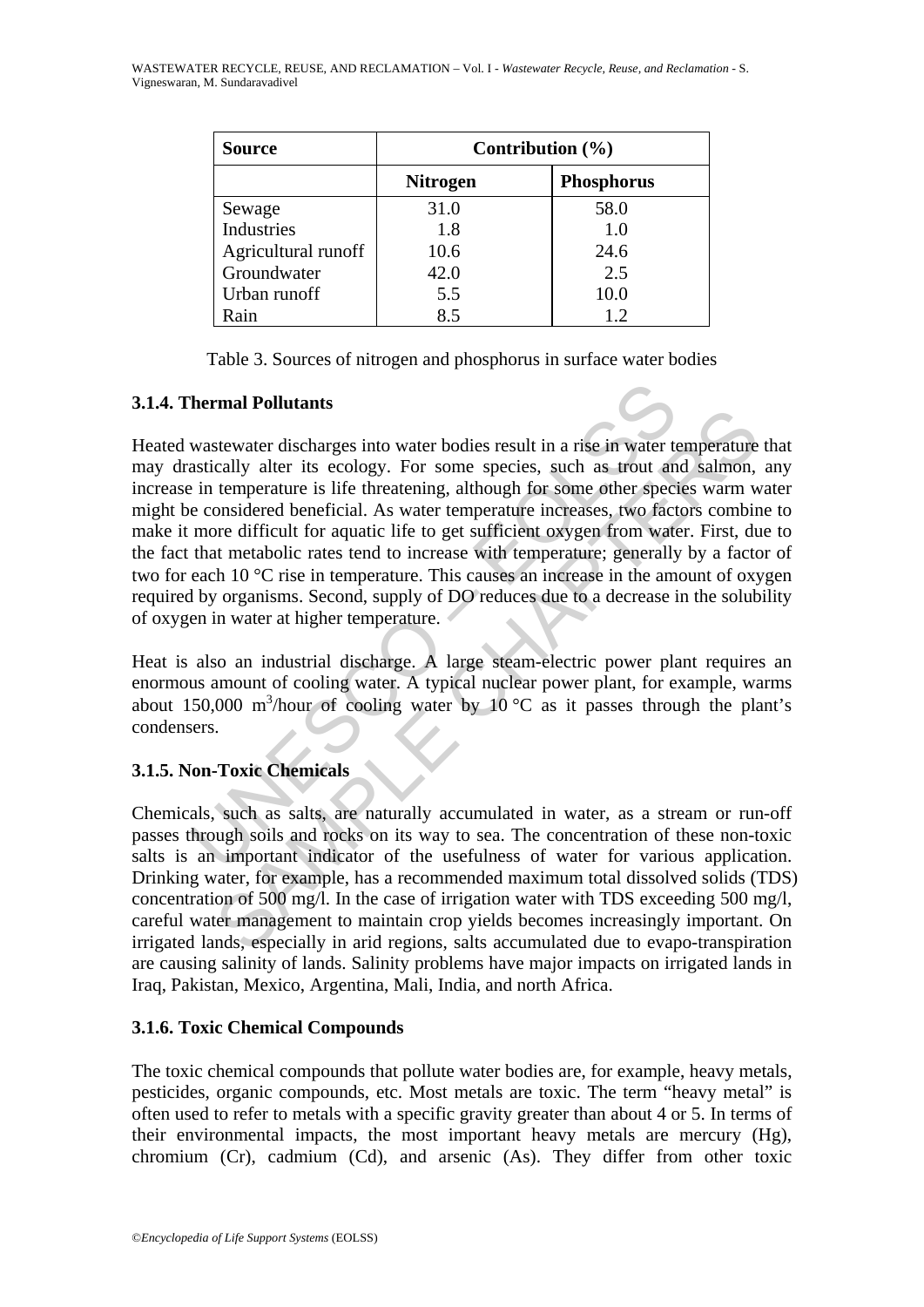substances in that they are totally non-degradable, which means that they are virtually indestructible in the environment. In higher doses, heavy metals can cause a range of adverse impacts on the body, including nervous disorders and kidney damage, creation of mutation and induction of tumors.

Pesticides include a wide range of chemicals that are used to kill organisms that humans consider undesirable. Pesticides can be insecticides, herbicides, rodenticides, or fungicides. Pesticides, because of their persistent nature in the environment, accumulate in the fatty tissues of the body, causing harmful effects.

# **3.1.7. Petroleum Compounds**

# **3.2. Effects of Water Pollution**

| Pollution from petroleum compounds (i.e., oil pollution) first came to public attention<br>with the Torrey Canyon disaster in the English Channel in 1967. Despite British and<br>French attempts to burn it, almost all of the oil leaked out and fouled French and<br>English beaches. The acute effect of oil on birds, fish, and micro-organisms is well<br>catalogued. The subtle effects of oil on other aquatic life is not so well understood and<br>is potentially more harmful.<br>3.2. Effects of Water Pollution<br>The effects of water pollution can be broadly summarized into three categories, as |                                                                                                                           |                                                                            |  |  |
|--------------------------------------------------------------------------------------------------------------------------------------------------------------------------------------------------------------------------------------------------------------------------------------------------------------------------------------------------------------------------------------------------------------------------------------------------------------------------------------------------------------------------------------------------------------------------------------------------------------------|---------------------------------------------------------------------------------------------------------------------------|----------------------------------------------------------------------------|--|--|
|                                                                                                                                                                                                                                                                                                                                                                                                                                                                                                                                                                                                                    | presented in Table 4.                                                                                                     |                                                                            |  |  |
| Category                                                                                                                                                                                                                                                                                                                                                                                                                                                                                                                                                                                                           | <b>Pollutants involved</b>                                                                                                | <b>Effects</b>                                                             |  |  |
| Public<br>health                                                                                                                                                                                                                                                                                                                                                                                                                                                                                                                                                                                                   | Pathogens, toxic compounds<br>(pesticides, heavy metals, etc.)                                                            | Water-borne diseases, toxicity<br>due to bio-accumulation in<br>food chain |  |  |
| Aesthetics                                                                                                                                                                                                                                                                                                                                                                                                                                                                                                                                                                                                         | Floating and suspended matters.<br>Aesthetic degradation<br>Color, odor (H <sub>2</sub> S), taste (algae,<br>high $Cl2$ ) |                                                                            |  |  |
| Ecological                                                                                                                                                                                                                                                                                                                                                                                                                                                                                                                                                                                                         | Low DO, organic matters,<br>nutrients                                                                                     | Ecological imbalance affecting<br>biodiversity                             |  |  |
|                                                                                                                                                                                                                                                                                                                                                                                                                                                                                                                                                                                                                    |                                                                                                                           |                                                                            |  |  |

|  |  |  |  | Table 4. Effects of water pollution |
|--|--|--|--|-------------------------------------|
|--|--|--|--|-------------------------------------|

# **3.2.1. Bioaccumulation or Biomagnification**

Bioaccumulation is the phenomena of accumulation of certain substances, especially heavy metals, pesticides, and toxic chemicals, which could not be metabolized or readily excreted by human or animal bodies, causing detrimental effects at the top of the food chain. These substances accumulate in the fatty tissues of organisms. Figure 1 depicts bioaccumulation of DDT (dichloro diphenyl trichloroethane), a pesticide.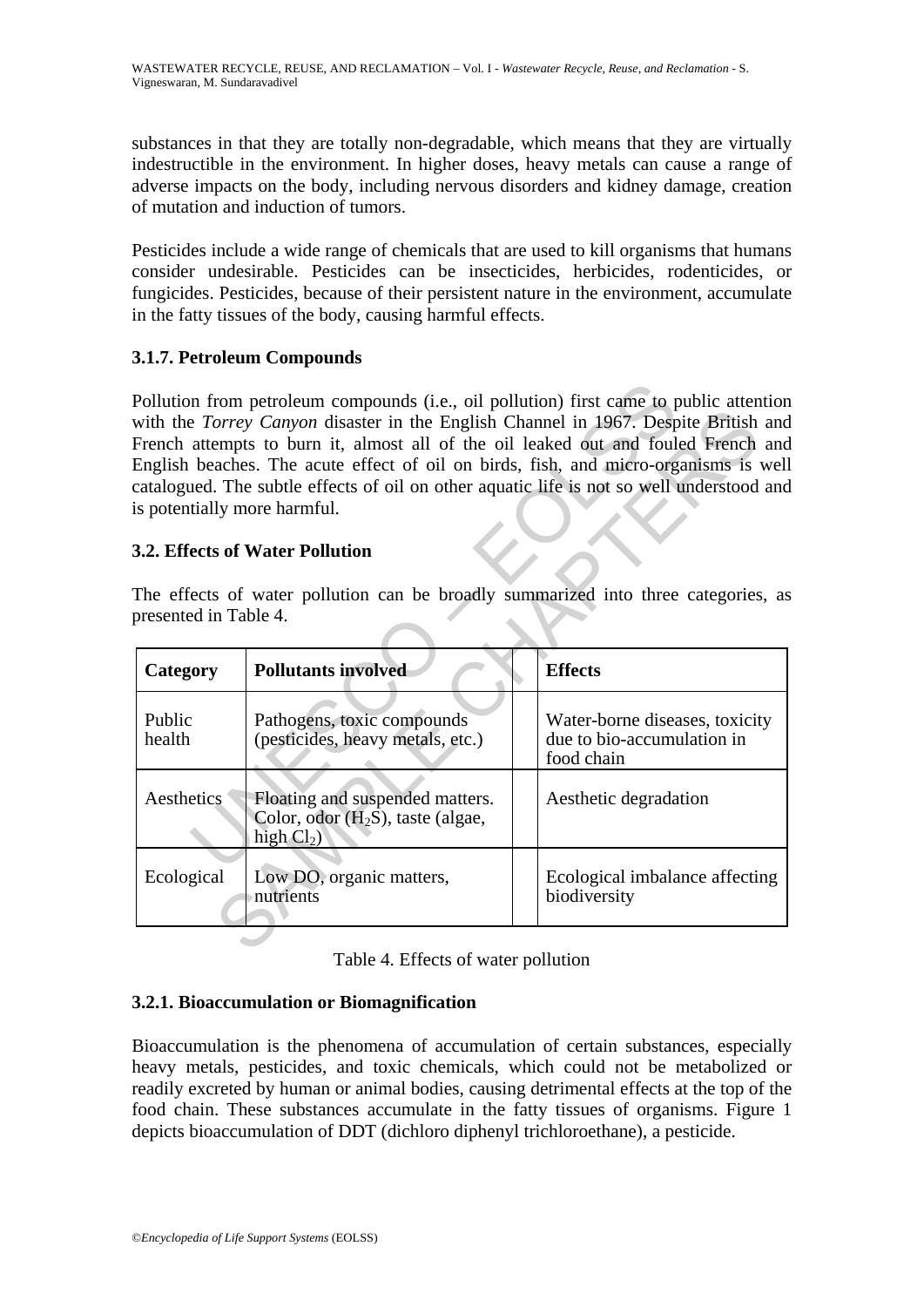

Figure 1. Bioaccumulation of DDT

Algae<br>
Water<br>
Water<br>
Water<br>
Water<br>
Water<br>
Water<br>
Water<br>
Water<br>
Water<br>
Water<br>
1999 - Algae<br>
The University<br>
This is the phenomena in which<br>
I forms that are harmless are converted into harmful forms after rody.<br>
I is excret Water 3x 10<sup>4</sup> ppm<br>
Figure 1. Bioaccumulation of DDT<br>
Il effects of the process of bioaccumulation are further complicated by<br>
1 of "biophysical alterations." This is the phenomena in which substance<br>
Irms that are harmles The harmful effects of the process of bioaccumulation are further complicated by the phenomena of "biophysical alterations." This is the phenomena in which substances in physical forms that are harmless are converted into harmful forms after release into the water body. For example, liquid mercury is not very toxic, and most of what may be ingested is excreted by the body. However, ingestion of mercury that has been converted into organic form causes nervous disorders, coma, and, in extreme cases, death. An example of the ingestion of organic mercury is the human consumption of fish that has ingested and converted mercury into organic form.

# **3.2.2. Effect on Biodiversity**

As pollutants enter water bodies they disturb the ecological balance and the species diversity will decrease. The typical effects of water pollution on biodiversity in aquatic ecosystems are depicted in Table 5 and Figure 2.

| Location                      | Zone                   | Species diversity                                  |
|-------------------------------|------------------------|----------------------------------------------------|
| Sewage outfall                | Degradation zone       | Sludge worms, sewage fungus, snails                |
| $2 \text{ km}$<br>downstream  | Maximum<br>degradation | Maximum algae, protozoa, small number<br>of snails |
| 8 km<br>downstream            | Recovery               | Snails, insects, flies, and beetles                |
| $24 \text{ km}$<br>downstream | Recovery               | Snails, insects, flies, and beetles                |

Table 5. Effects on aquatic species in pollution zone of Cox's River, New South Wales, Australia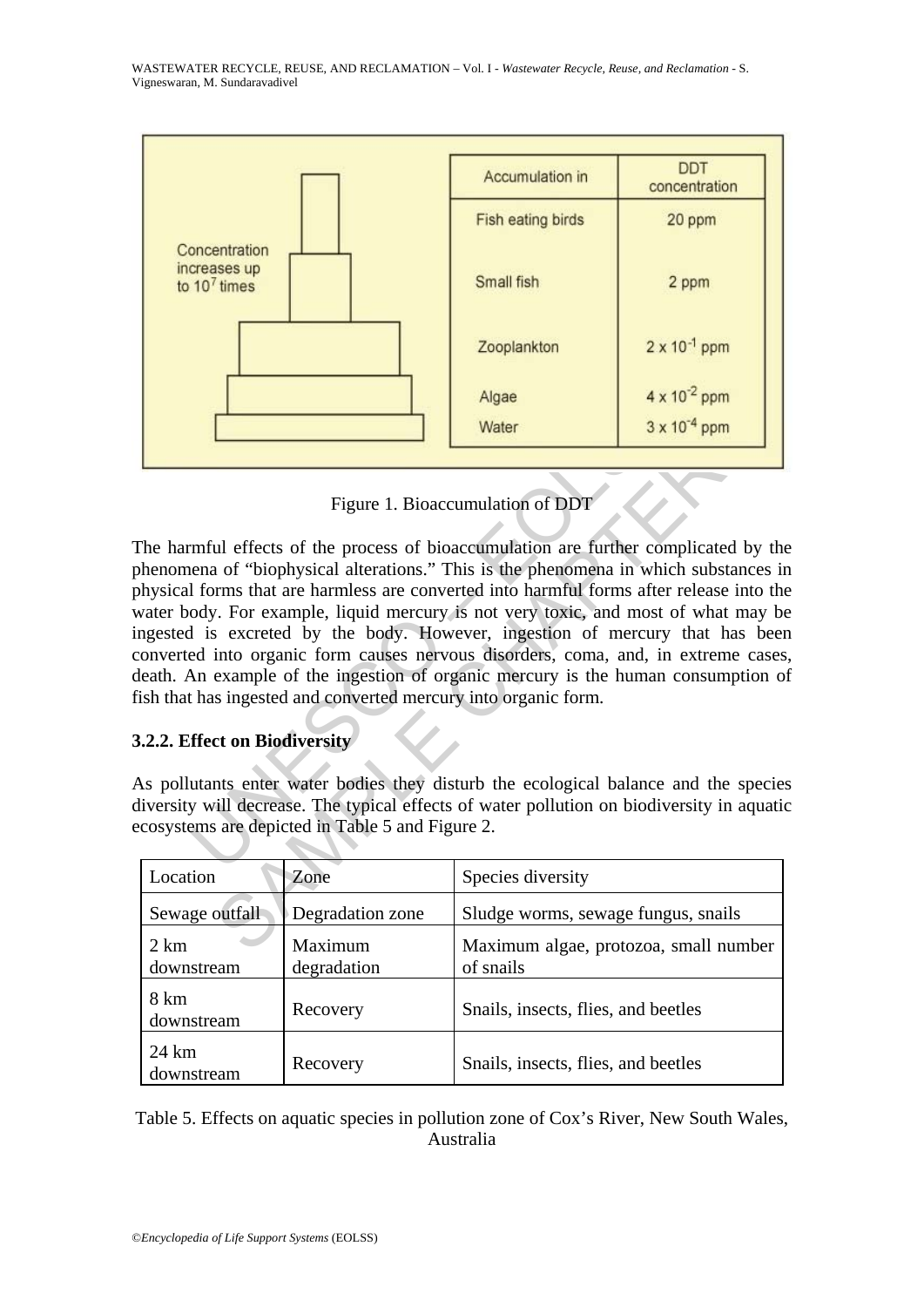Source: Connell, D. W., *Water Pollution*, University of Queensland Press, Australia (1981).



Figure 2. Effect of pollution on biodiversity

# **4. Management of Water Quality**

 $\overline{z}$ <br>
Species<br>
Species<br>
diversity<br>
Time or distance downstream<br>
Figure 2. Effect of pollution on biodiversity<br>
ment of Water Quality<br>
ment of Water Quality<br>
diversity<br>
ment of Water Quality<br>
diversity<br>
the capacity to If the quantity of pollutants disposed into water bodies are within their assimilation capacities (i.e., the capacity to render the pollutants harmless, through physical dilution, chemical transformation, or biological degradation), it will not result in any adverse effect. However, ever-increasing industrialization and urbanization processes have resulted in the generation and disposal of pollutants in quantities that far exceed the assimilation capacities of natural environments, and their accumulation has started to blow up into public health and environmental crises. The proclaimed death of Lake Erie, due to eutrophication, and the Minamata episode of fish food poisoning, due to mercury pollution, are just two examples of the consequences of water pollution that had the effect of awakening the world to the need to understand the management of water quality.

Maintaining water quality is of utmost importance to public health and the environment as a whole. The main objective of water quality management, therefore, is to maintain the quality of water bodies sufficiently for various beneficial uses, such as drinking, irrigation, industrial, and recreational purposes. The strategies for water quality management depends on the type of polluting source. Control of pollution from nonpoint sources such as agricultural and stormwater run-off require a wide range of planning and policy approaches. Adoption of "best management practices," such as area-wide wastewater management planning, land use management, watershed management, etc., are common measures that are taken to abate non-point source pollution.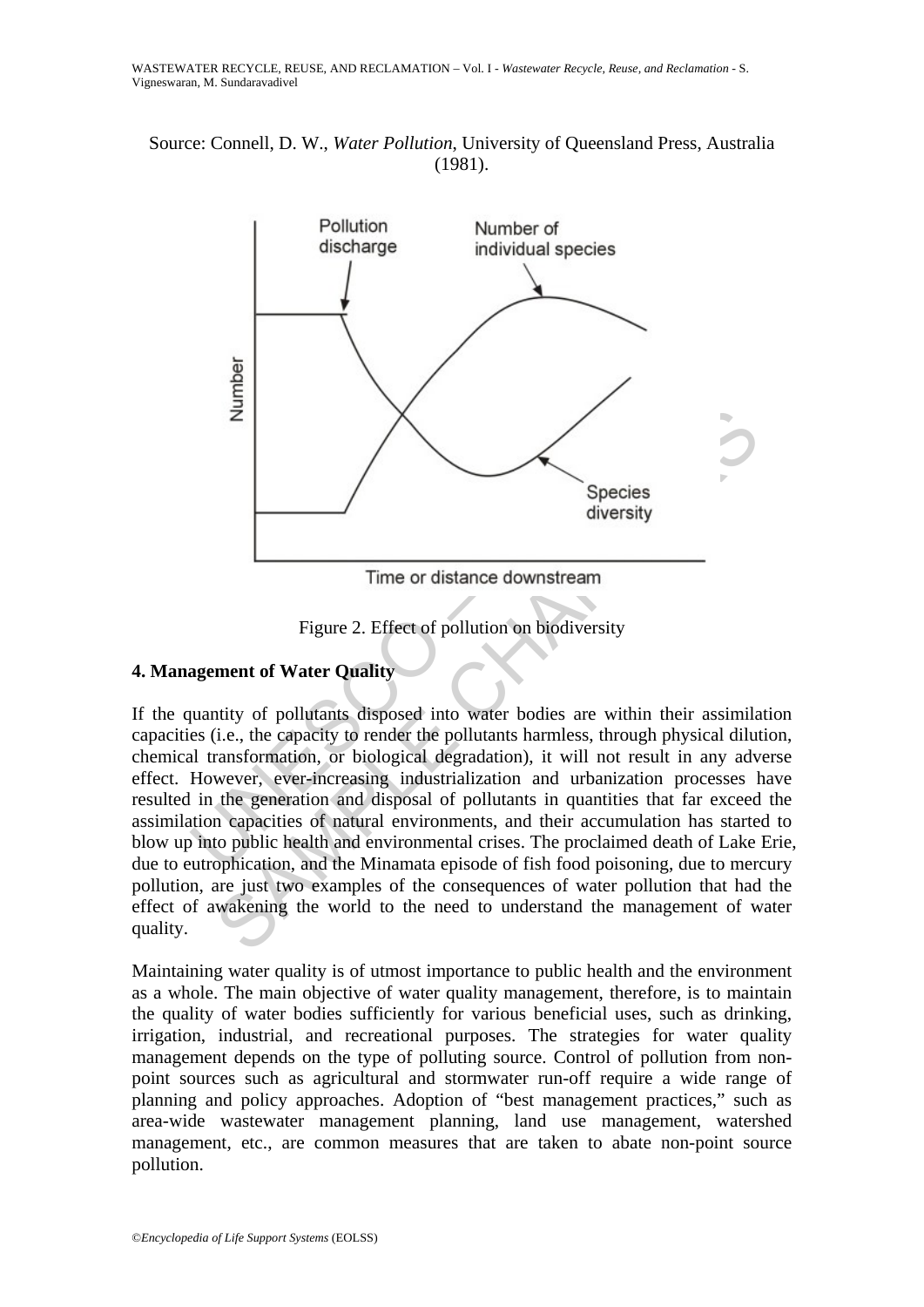For point source pollution, such as from municipal sewage and industrial effluent discharges, there are treatment technologies available to control pollutants entering water bodies. The purpose of wastewater treatment is the elimination from wastes, prior to their discharge to the receiving water and land, of pathogens, chemicals, organics, and other material that could have detrimental effects on human health and the environment. In the past few decades, considerable efforts have been made to explore various options for waste treatment. Many waste treatment technologies have now been well established and practiced all over the world. All these technologies assist in reducing the pollutional strength of wastes by decreasing the pollutant concentrations and thus eliminate any adverse impacts on the receiving environment.

Conventional wastewater treatment methods for domestic and low-strength organic wastewater typically consist of:

- Preliminary treatment, such as screening or comminution (i.e., the grinding/shredding of large-sized, solid particles for removal at later stages of treatment), and grit removal.
- Primary treatment, such as sedimentation.
- Secondary treatment by biological processes, such as trickling filters (biofilters), activated sludge process, etc., followed by secondary sedimentation. Treatment processes employed for the removal of nutrients also are considered as secondary treatment.
- Tertiary treatment, such as filtration and disinfection.
- Treatment of sludge or biosolids that are generated during the previous treatment steps.

independent methods for domestic and low-stater typically consist of:<br>
Preliminary treatment, such as screening or comminuti<br>
grinding/shredding of large-sized, solid particles for removal at<br>
treatment), and grit removal. Apart from biological processes, there are many secondary treatment processes employed in industrial effluent treatment. They include chemical precipitation, flocculation, adsorption, chemical oxidation, ion exchange, acid–alkali addition, and sludge digestion, condition, and dewatering.

# **4.1. Preliminary Treatment**

eliminary treatment, such as screening or comminution (i.e., indiming/shredding of large-sized, solid particles for removal at later stage<br>aatment), and grit removal.<br>imary treatment, such as sedimentation.<br>condary treatme The preliminary treatment of wastewater is carried out to remove coarse and readily settleable inorganic solids, such as sand and grit particles. Their removal is carried out using screens and grit chambers respectively. Screening is the first unit operation in wastewater treatment. A screen is a device that has parallel bars fixed at uniform spacing, that retains coarse and floating matter in wastewater by acting as a physical barrier. Due to the kinetic force, running wastewater may also carry sand and silt particles, which can be removed by reducing the velocity of flow. Their removal is carried out in grit chambers, which are simply a wider cross section of flow channels with arrangements to remove settled silt and sand.

# **4.2. Primary Treatment**

After removal of coarse and floating solids in preliminary treatment, the primary treatment endeavors to remove suspended solids in wastewater, which is carried out in sedimentation tanks or clarifiers. The suspended solids may be either organic or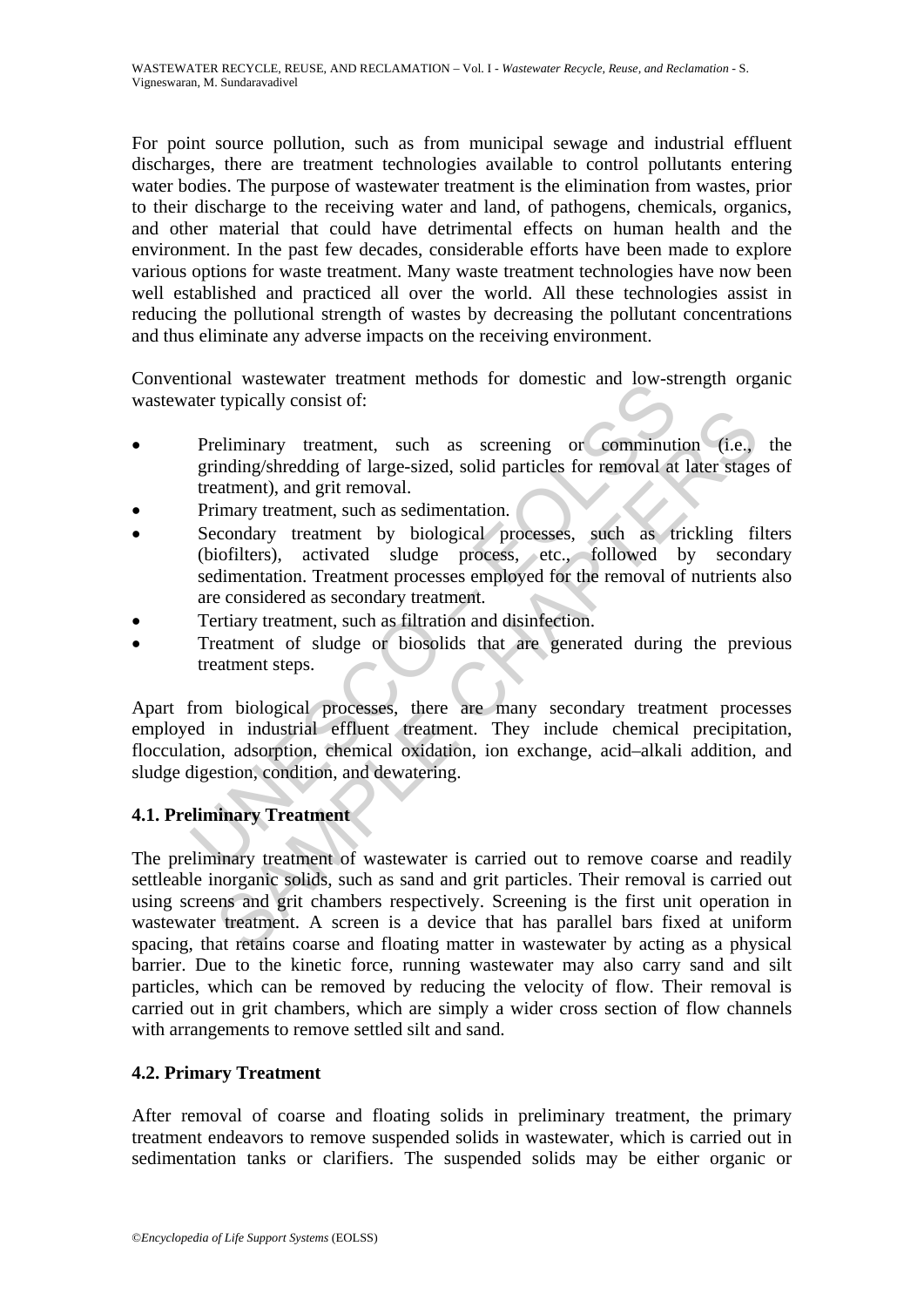inorganic non-filterable residues (NFR). The basic principle of removal of suspended matter in sedimentation is to allow wastewater to stand still for a certain period so that the suspended particles can settle in a basin. The sedimentation removes 70–90 percent of suspended solids, thereby effecting a 30–40 percent reduction in oxygen-demanding substances in wastewater. Normal detention time in sedimentation basins is about 2–3 hours. Primary treatment also results in the removal of pathogenic and chemical pollutants, by removal of solid particles to which they are attached or adsorbed. The order of their removal in sedimentation basins are:

- bacteria: 10–20 percent
- viruses: 50–60 percent
- chronic toxins: 60–80 percent.

chronic toxins: 60–80 percent.<br>
modifications to improve the removal efficiency of sedimentatie.<br>
e. Important among these are the placement of plates or<br>
tatation basin itself. These are called plate settlers or two settl lifications to improve the removal efficiency of sedimentation process<br>
Important among these are called plate settlers or tubes stillers in<br>
increasing the surface area available for settling of solids, increase<br>
increasi Many modifications to improve the removal efficiency of sedimentation process are available. Important among these are the placement of plates or tubes in the sedimentation basin itself. These are called plate settlers or tube settlers. The plates and tubes, by increasing the surface area available for settling of solids, increase the efficiency of their removal during the process. Sedimentation basins are equipped also with surface skimming devices and bottom scraper devices to remove floating materials and accumulated sludge, respectively.



#### **Bibliography**

- - -

Angelakis, A.; Asano, T.; Diamadopoulos, E.; Tchobanoglous, G. 1995. *Wastewater Reclamation and Reuse*. (Selected proceedings of the International Association for Water Quality second international symposium on wastewater reclamation and reuse, Iraklio, Crete, Greece, October 17–20 1995.) [This is a compilation of articles on a wide range of issues of wastewater reuse, including pilot-scale and field-scale case studies for application.]

Baker, M. N. 1949. The Quest for Pure Water. *American Water Works Association Journal*, pp. 1–11. [A pioneering article on water reuse.]

Clark, J. W.; Viessman, Jr., W.; Hammer, M. J. 1977. *Water Supply and Pollution Control*. New York, Harper and Row. [An elaborate introductory text on water supply and pollution control engineering.]

Clarke, R. 1993. *Water: The International Crisis*. Cambridge. Mass.: MIT Press. [This presents the highlights of social and environmental impacts of water resource depletion.]

Connell, D. W. 1981. *Water Pollution*. Brisbane, University of Queensland Press. [Text on various aspects of water pollution.]